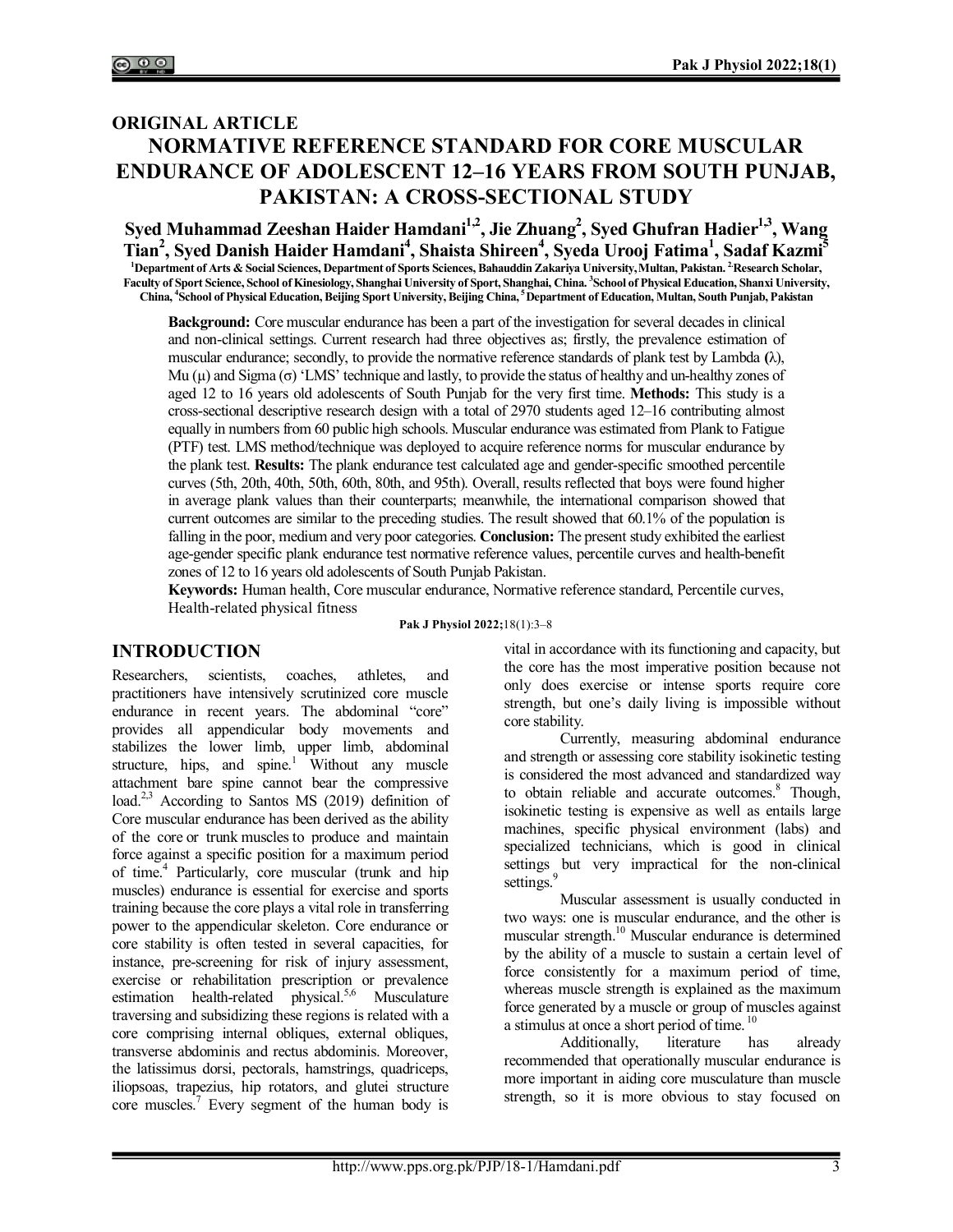muscular endurance. $11$  In the past, to enhance the strength level of an athlete, to acknowledge the abdominal endurance or performance assessment, nonclinically sit-ups and curl-ups have been utilized by researchers, trainers and coaches. However, literature has also indicated that sit-ups and curl-ups might predict muscular strength or power, but for muscular endurance, these tests are less indicative.<sup>11</sup> Restrained feet require hip flexor to get activated while performing sit-ups which ultimately assist in sit-up motion. There are quite a lot of apprehensions regarding sit-up test gesticulation, which involves activation of hip flexor and the alternative lumbar flexion patterns with hyper lordosis, which causes extra pressure on lumber region discs. Additionally, it is also hypothesized that sit-up movement increases the injury risk. $11$  While regarding administration, cost and time effectiveness sit-up and curl-up, both tests are not easy to administrate and effective in terms of money and time. These tests include a high level of supervision and training for the administrators as well as test-takers to maintain reliability and validity.<sup>12</sup> Though both sit-ups and curlups are widely used among physical educators and coaches; there is still inadequate data or reference values published on these tests.

Therefore, aiming to assess the muscular endurance literature has a penalty of data on early described drawbacks of the isokinetic testing or core endurance assessment from sit-ups and curl-ups.<sup>13</sup> Regrettably, the concerns (administrative training, costeffectiveness, time-effective, physical space effective, risk of injury, reliability and validity) as well as criticism regarding sit-ups and curl-ups mentioned and described previously there is a dire need to find out other reliable tests which could address the issues positively to assess<br>the core muscular endurance specifically.<sup>11</sup> the core muscular endurance specifically.<sup>11</sup> Conclusively, going through the literature, the plank test is not as difficult to administrate, a reliable tool to assess core muscular endurance specifically, cost and time effective, and has less risk of injury among all available tools.<sup>14</sup> So, the current study adopted an unlimited time plank or plank to fatigue (PTF) test to measure the core muscular endurance. To achieve the study's objective, a plank test was applied on the 12 to 16 years old adolescents of South Punjab to assess core muscular endurance and further construction of age-gender specific normative reference standards by LMS technique school-aged adolescents.

## **METHODOLOGY**

A cross-sectional study design was conducted to obtain the study's objectives, followed by stratified random sampling. South Punjab was selected as strata, out of which three strums were created as Multan, Bahawalpur, DG Khan. The main strata (South Punjab) hold 485 public high schools, out of which 12% (60

schools approx.) were selected randomly. The further selection of the schools was made among each strum equally as 20 public high schools from Multan, Bahawalpur and DG Khan.

The preliminary study of plank testing on school-going adolescents aged 12 to 16 from South Punjab represented the study as the sample. As suggested by the current literature study used the same equation for the acquisition of sampling size.<sup>15</sup> According to sample size calculator equation with values of P=  $0.4$  (40%), Q=  $0.6$  (1-P), Z-Score= 1.96 at 5% significance level, e= 0.0175 level of precision and  $D= 1$  (D is the design effect) resulted 3010 sample size to achieve the research objectives. Hence, 3012 male and female adolescents were included with equal representation. Meanwhile, the 3012 adolescents were measured at that time, but forty-one participants were excluded due to outliers.<sup>16</sup>

The research design and methodology were prior approved by the research ethics committee of the faculty of sports science, school of kinesiology, Shanghai University of Sport (SUS), Shanghai, China. Written and oral consent was obtained before testing from administration, parents, and participants; hence, the participants were allowed to withdraw any time from the study. It was confirmed that all the participants were physically and mentally healthy with no previous record of having injury; additionally, no monetary compensation will be provided. Only the volunteered participants were included in the process of research. Trained research assistants from Bahauddin Zakariya University, South Punjab, Pakistan, were assistants for data collection under the supervision of a senior member of the team.

The anthropometric characteristics, i.e., height, weight, and BMI, were calculated by following international protocols of the Center for Disease Control, CDC, USA,  $2012$ <sup>17</sup> A stopwatch and a standardized gym mat were utilized as equipment necessary for the test conduction. Plank is an isometric exercise test conducted to assess core muscular endurance. Plank test protocol requires the participants to hold or maintain the static horizontal position as long as the participant can without being fatigued or injured easily. The prone static position was followed while measuring the core endurance as the participant was lying down on the yoga mat with both feet together with curled toes touching the mat. At the same time, the upper body was attached to the floor by elbows and forearm, mainly maintaining the distance between both arms just the same as the distance between shoulders, and hands separate against the floor mat and holding this position for as long as the participant can make it possible. Participants were further asked to maintain eye contact towards the mat floor, maintaining a neutral spine forming a perpendicular line to the parallel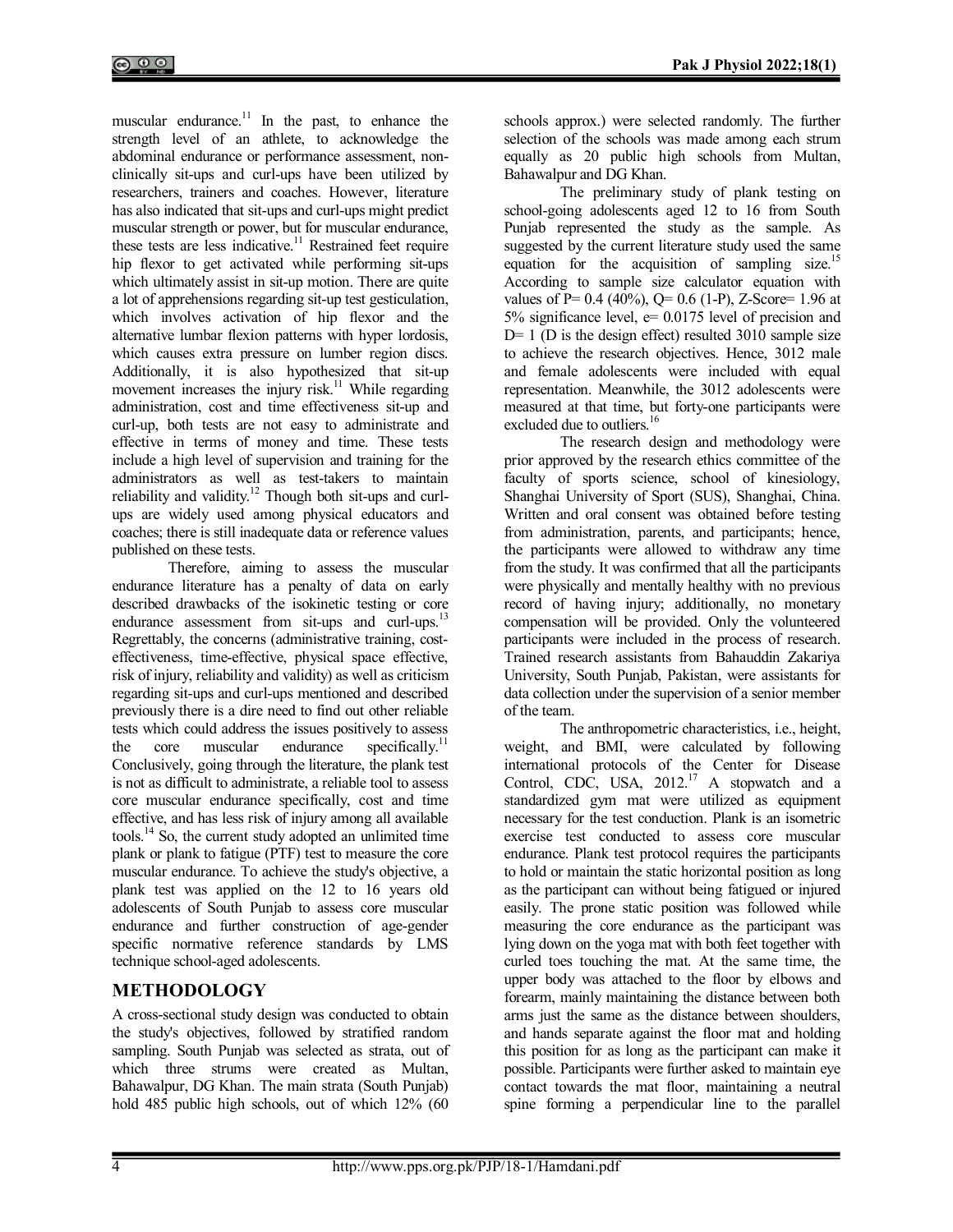smooth, straight under the shoulders. The plank position should be like a straight line from ankle to head. Every participant was provided with a chance of a 5 to 10 sec practice trial. Upon participant's discretion, the examiner provided a full set of instructions throughout the test and measurement procedure to better understand adolescents. An adequate time for rest was given to the participants between the practice trial and the actual test. The test was terminated, and time was recorded when the participant seemed fatigued or unable to uphold appropriate position or participant informed any illness or examiner observed any sign of illness.<sup>18</sup>

The current investigation applied quantitative research design and analysis techniques. For normality check of the data, Kolmogorov-Smirnov test was applied whereas, for uncovering the age-gender specific mean differences Mann-Whitney U-test a nonparametric test was adopted. Researcher for outlier's identification in anthropometric variables and plank test agreed  $\pm$ 5 Z-scores cut-off points.<sup>19</sup> Finally, 2970 sample sizes instead of 3012 adolescents were further analyzed after removing outliers. Acquisition of said purpose for descriptive and inferential statistics, percentages, frequencies, and mean and standard deviation of variables were formulated. The LMS method was applied and generated in R statistical software version  $3.0.2^{20}$  To obtain the normative reference values and Lambda (λ), Mu (μ) and Sigma (σ) LMS curves of selected anthropometric and healthrelated physical fitness indicator core muscular endurance (plank to fatigue test) for the adolescent's population; for the sake of statistical analysis researcher adopted SPSS-21.

#### **RESULTS**

Table-1 represents the gender-specific average comparison of anthropometric characteristics. Results revealed that boys' mean values of anthropometric were relatively higher than girls. The average height (cm), weight (kg), body mass index (BMI), plank to fatigue test (PFT) of boys and girls was 160.50±11.50 and 158.57±9.34, 45.02±9.78 and 41.00±7.89, 17.30±2.41 and 16.29±2.82, 80.72±73.48 and 69.07±58.16 respectively. While making a comparison between gender and anthropometric characteristics, outcomes were significant  $(p<0.05)$  with the exception of age.

Table-2 and Figure-1 represent the normative reference values and percentile curves for the plank to fatigue (PTF) adolescents of South Punjab. The median (P50th) centiles for plank, the rise of 1.54 seconds in boys and 22.22 sec. in girls, was observed from 12 to 16 years of age. At the same time, the annual raise of plank seconds throughout the 12 to 16 years was detected 1 sec in boys and 3–8 sec in girls approximately. Overall the gender-specific comparison showed that the plank

values of boys were higher than their counterparts except for 15 and 16 years old girls.

Figure-2 shows the comparison of p50th centiles for both genders with available research evidence found in the USA. $^{21}$  while comparison showed that 12–14 years old adolescents showed rising trend of plank values similar to the US boys and girls who also showed rising curves with some exception in US girls. $^{21}$ 

Figure-3 represents the age and genderspecific plank estimate for the South Punjab school aged 12 to 16. The estimate presented the percentage of adolescents lying in each of the five categories ascribed as 21.72% were 'very poor', 17.34% were 'poor', 20.98% were 'medium', 17.47% were 'good' and 22.49% were 'very good'. Whereas, 'very poor' category represented 21.1% of boys and 22.3% of girls; 'poor' category represented 18% of boys and 16.7% of girls; 'medium' category represented that 19.4% of boys and 22.5% of girls; 'good' category represented that 21.3% of boys and 13.7% of girls; 'very good' category represented that 20% of boys and 25% of girls. At the age of 16, both girls' and boys' maximum percentages were found in the 'very poor' category as 37.67% and 24.75%, respectively. The maximum percentage in the 'poor' category was found as 22.48% boys at 15 years of age and 28.33% girls at 16 years of age. The maximum percentage in the 'medium' category was found as 25.76% boys at 16 years of age and 28.04% girls at 14 years of age. At 13 years, both girls' and boys' maximum percentages were found in the 'good' category as 25.42% and 28.04%, respectively. The maximum percentage in the 'very good' category was found as 31% boys at 14 years of age and 48% girls at 12 years of age.

**Table-1: Anthropometric descriptive analysis gender specific**

| genuer specine          |                    |                    |                   |         |  |  |  |  |
|-------------------------|--------------------|--------------------|-------------------|---------|--|--|--|--|
|                         | <b>Total</b>       | <b>Boys</b>        | <b>Girls</b>      |         |  |  |  |  |
| Component               | $(n=2970)$         | $(n=1477)$         | $(n=1493)$        | n       |  |  |  |  |
| Age (Year)              | $14.00 \pm 1.41$   | $14.01 \pm 1.41$   | $14.00 \pm 1.42$  | 0.927   |  |  |  |  |
| Height $(Cm)$           | $159.53 \pm 10.51$ | $160.50 \pm 11.50$ | $158.57\pm9.34$   | < 0.001 |  |  |  |  |
| Weight (Kg)             | $43.00 \pm 9.10$   | $45.02 \pm 9.78$   | 41.00±7.89        | < 0.001 |  |  |  |  |
| BMI(Kg/m <sup>2</sup> ) | $16.80 \pm 2.67$   | $17.30 \pm 2.41$   | $16.29 \pm 2.82$  | < 0.001 |  |  |  |  |
| PE (Sec)                | 74.87±66.46        | $80.72 \pm 73.48$  | $69.07 \pm 58.16$ | < 0.05  |  |  |  |  |

Note: The data were presented as Mean±SD.  $\overline{D}$ MI: Body mass index; PE (Sec): Plank Exercise (Sec

|  |  |  | BINII: BOUY mass muex; PE (Sec): Plank Exercise (Seconds) |  |
|--|--|--|-----------------------------------------------------------|--|
|  |  |  | Feble 2: Dlank Fyangisa (seconds) novembile by            |  |

| Table-2: Plank Exercise (seconds) percentile by |     |       |       |       |             |       |                      |       |       |
|-------------------------------------------------|-----|-------|-------|-------|-------------|-------|----------------------|-------|-------|
| age and gender in adolescents from South Punjab |     |       |       |       |             |       |                      |       |       |
| Age                                             | n   | м     | P 5   | P20   | P 40        |       | $P 50$ $P 60$ $P 80$ |       | P 95  |
|                                                 |     |       |       |       | <b>Boys</b> |       |                      |       |       |
| 12                                              | 29  | 55.96 | 10.09 | 23.99 | 43.67       | 55.96 | 70.25                | 112.9 | 203.2 |
| 13                                              | 295 | 56.35 | 10.58 | 24.34 | 43.83       | 56.35 | 70.75                | 113.8 | 218.3 |
| 14                                              | 298 | 56.73 | -32   | 25.86 | 44.84       | 56.73 | 70.80                | 116.3 | 220.9 |
| 15                                              | 298 | 57.1  | 15.43 | 28.74 | 46.17       | 57.11 | 70.85                | 17.7  | 231.6 |
| 16                                              | 295 | 57.50 | 15.94 | 29.45 | 46.79       | 57.50 | 73.60                | 132.2 | 288.1 |
|                                                 |     |       |       |       | Girls       |       |                      |       |       |
| 12                                              | 299 | 43.76 | 9.49  | 21.85 | 36.82       | 43.76 | 50.81                | 68.76 | 97.3  |
| 13                                              | 298 | 45.40 | .41   | 24.41 | 37.24       | 45.40 | 55.40                | 84.09 | 138.7 |
| 14                                              | 296 | 50.59 | 13.21 | 25.16 | 40.81       | 50.59 | 62.77                | 102.8 | 201.5 |
| 15                                              | 300 | 57    | 18.83 | 31.36 | 47.5        | 57.72 | 70.67                | 15.6  | 244.6 |
| 16                                              | 300 | 65.98 | 20.30 | 34.93 | 53.94       | 65.98 | 81.23                | 133.8 | 280.5 |
| Note: n= Number of the participant: M= Median   |     |       |       |       |             |       |                      |       |       |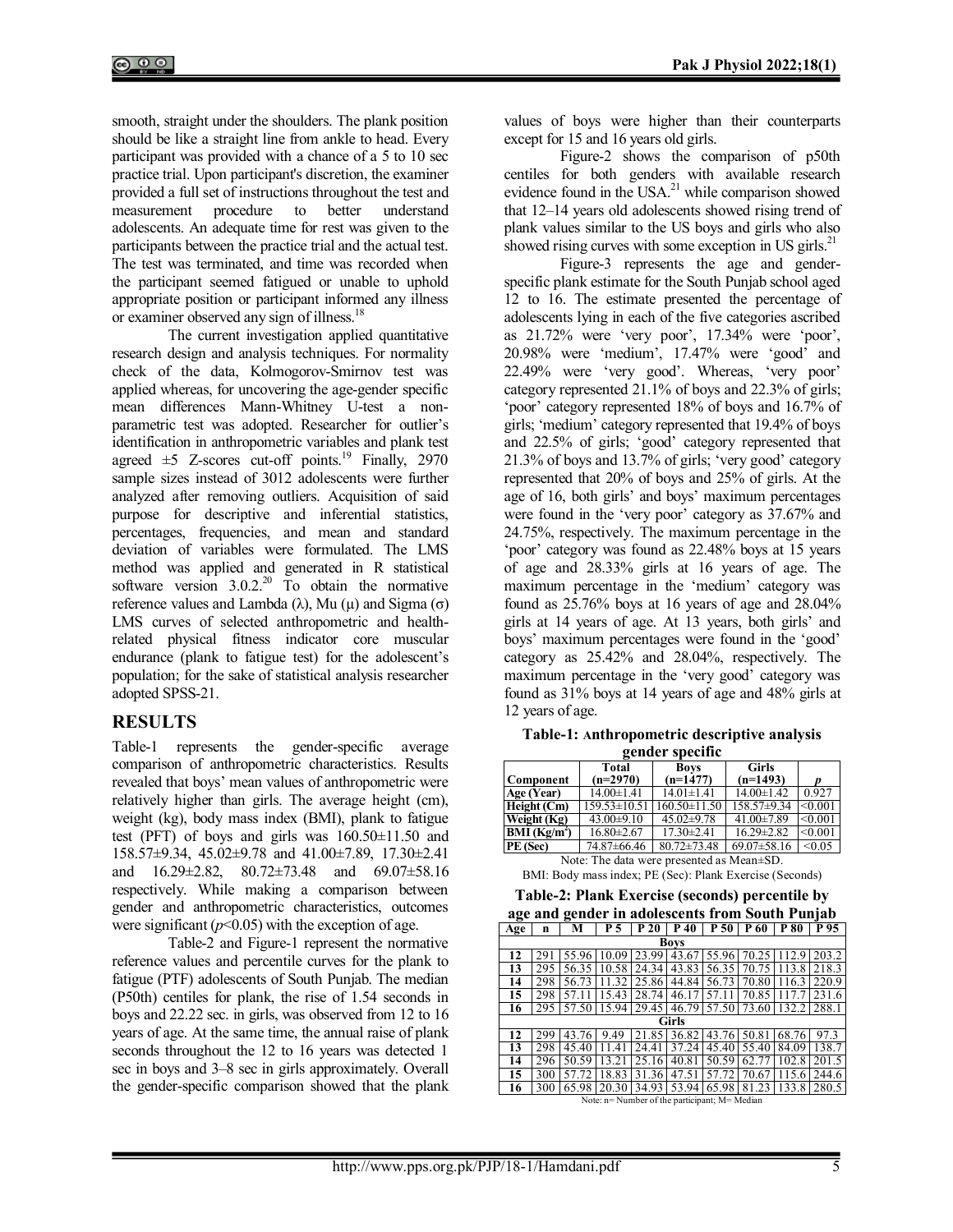







**Figure-2: PE Comparison of P50 between present studies and other published studies**

.<br>Age (Years) & Gender **Figure-3: Age and gender-specific PE estimate**

 $1 - 4$ 

Girls

Boys

 $15$ 

Boys

## **DISCUSSION**

The current study is the pioneer study in Pakistan, representing the South Punjab school aged 12 to 16 years adolescents providing the average values of anthropometric characteristics and the normative reference values of core muscular endurance by plank to fatigue (PTF) test. The researchers all over accept that age, height, gender and weight standing are vital predictors of physical of adolescents and other age groups. Furthermore, anthropometric indicators provide help in the process of selecting and applying the proper sports training program and designing rehabilitation exercises. These predictors have a diverse impact on

Girls

 $12$ 

Boys

 $\overline{1}$ 

Girls

performance assessment depending on which test is performed. It is observed that performance predictors become robust with the increase in age until late adulthood, and it correlates with the current findings, which showed that core muscular endurance among adolescents also seemed mounting from age 12 to 16 among both boys and girls with few exceptions. $^{22}$ 

Girls

Boys

Girls

 $16$ 

kge (years)

Table-1 showed that boys dominated anthropometric measurements and core muscular endurance settings as having more plank seconds than girls. Age and gender differences tend to be connected with the physical transformation of bodies among adolescents during puberty. Scientists had ascribed that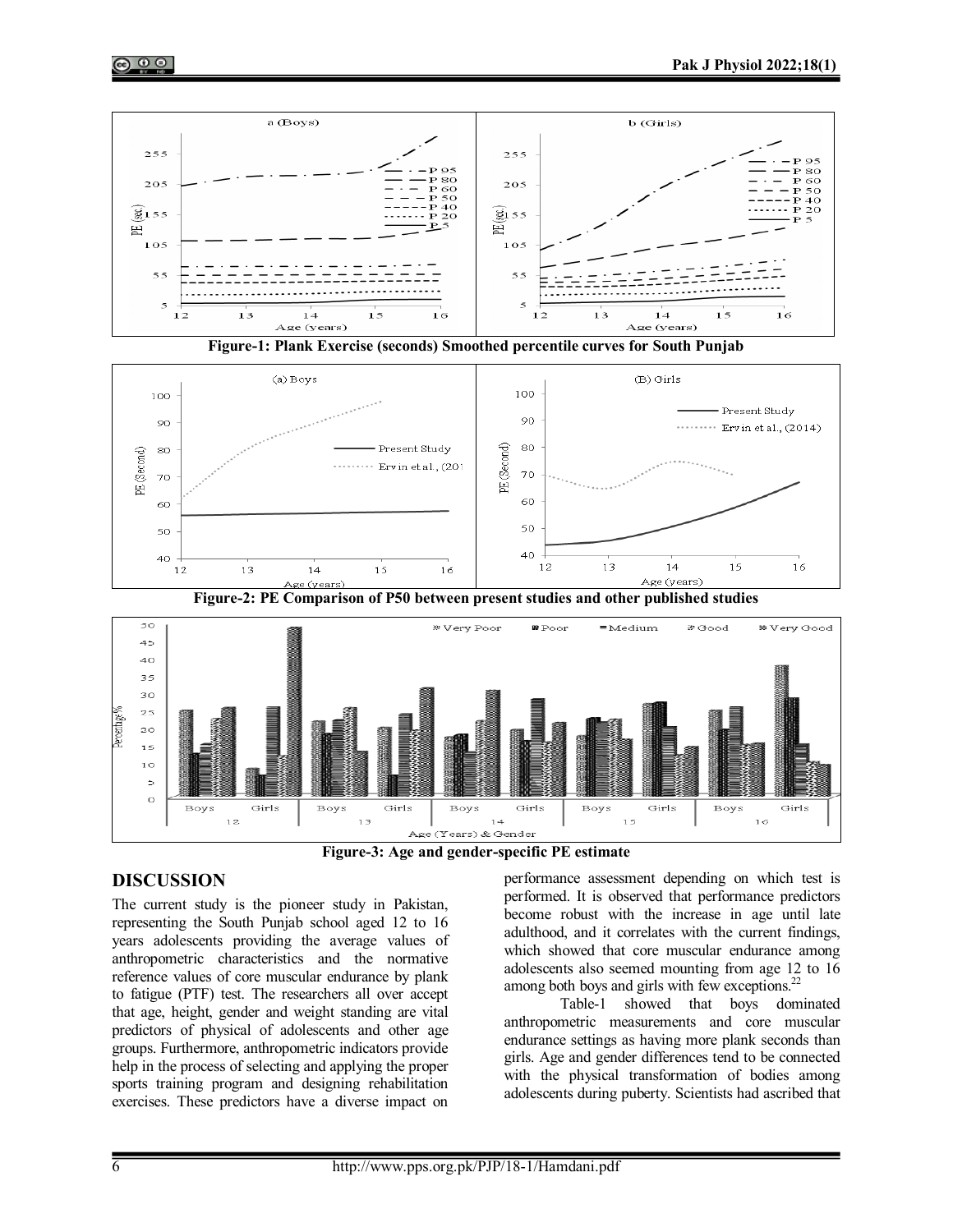the said differences in endurance are due to the change in anthropometric indicators and the volume of muscle mass during puberty.<sup>23</sup> Gender differences also play a significant role in strength and endurance among adolescent boys and girls even while selecting the physical activity, sport and exercise. Current findings are similar to previous studies as boys tend to have higher anthropometric values than girls.<sup>24,25</sup>

While discussing adolescents, as the weight of the adolescent's increases, they are found having problems in moving their bodies or performing tests accurately.<sup>21</sup> Research indicated that aerobic capacities, including core muscular endurance, were nonsignificantly decreasing with increased BMI among adolescents.<sup>22</sup> Another study concluded that obese and overweight children performed worse than the other normal children in sports.<sup>26</sup> The current research offered the average values of anthropometric variables, i.e., height, weight and BMI. It is found that BMI was higher in boys than in girls of South Punjab adolescents and other regions of Pakistan where the anthropometric measures were higher in boys than girls. $27$  BMI is assumed as an important performance predictor in measuring core muscle endurance. While isometric plank testing or other isotonic exercises, obese adolescents are worse than normal adolescents due to excess volume of fats and body sizes which restricts their range of motion.<sup>28</sup>

The average plank test of boys and girls was 80.72±73.48 (seconds) and 69.07±58.16 (seconds), respectively. A consistent rising trend was found between the plank test and increased age (Table-2, Figure-1). Differences were found between both genders' performances compared with single years of age (Table-2). Notably, Figure-1 showed that during 14 to 15 years of age, both populations have slightly raised in the plank values. There might be several reasons for this variation that need further research specifically; the effect of physiological, psychological and socioeconomic determinants should be detected in this age group. $2^9$  Overall, as literature predicted the plank values increased as the age increased among adolescents in South Punjab (Figure-1). The comparison with the only available  $P50<sup>th</sup>$  reference values on plank showed similarities in results. Figure-2 showed that boys dominated over girls with a higher centile of plank test percentiles. Though boys had higher values relatively than girls, it is worth noting that girls showed a higher trend of gaining core muscular endurance comparatively. As boys showed annual raise in plank approximately one second, girls tend to rise three to eight seconds annually, which is a remarkable finding.

While comparing 12 to 16 years old children's core muscular endurance with respect to age and gender showed significant results  $(p<0.05)$  among adolescents. The comparison of median centiles showed that US boys have a rising trend as the boys grow older from 12 to 15 years of age, whereas, girl's trend has variation. The results of the current study are similar to the US study.<sup>21</sup> The boys and girls of 12 to 16 years of South Punjab, Pakistan had lower percentile values than the USA adolescents. $21$  The average plank test (sec) of boys and girls was 80.72 and 69.07, respectively. Whereas USA boys performed 91 seconds and girls performed  $77$  seconds.<sup>30</sup> However, the graphical trend showed that despite having lower values of South Punjabi girls than the US, the South Punjabi girls have a consistent rising trend than their counterparts.

Researchers have already used normative percentiles separated into a number of sections to classify health-related fitness levels among adolescents. $30, 31$  Researcher for the acquisition of Plank test categories divided normative percentiles into 'Very Poor'  $>20$ <sup>th</sup> centile, 'Poor' 20-40<sup>th</sup> centile, 'Medium'  $40-60$ <sup>th</sup> centile, 'Good'  $60-80$ <sup>th</sup> centile and 'Very Good'  $\leq 80$ th centile.<sup>31</sup> In the core muscular endurance testing, 41.3% of boys and 38.7% of girls were found in good and very good category (health benefit zone) whereas, 58.7% of boys and 61.3% of girls fall in 'poor', 'very poor' and 'medium' categories (unhealthy zones need for improvement). The majority of boys and girls need to improve their core muscular endurance to perform better in sports and daily life activities. Figure-3 showed that 21.1% of boys and 22.3% of girls are falling in a very poor category which is at risk in relation to core muscular endurance indicates, they might adopt several bad physical and health conditions. For the sake of better health of adolescents, current study outcomes might provide better insight and understanding regarding adolescents' existing core muscular endurance to embark on additional strategies for improving core muscular endurance and overall fitness and well-being in the future.

## **CONCLUSION**

This study provided scientific evidence of normative reference standards to assess health-related physical fitness core muscular endurance of 12–16 years old adolescents. It provided an adaptable procedure that helps parents, peers, clinicians, researchers and physical educators to screen and formulate policies to escalate physical activity levels to avoid obesity and increase their core muscular endurance levels among adolescents.

# **ETHICAL APPROVAL AND CONSENT**

The research ethics committee approved the study of the faculty of sports science, school of kinesiology, Shanghai University of Sport (SUS), Shanghai, China.